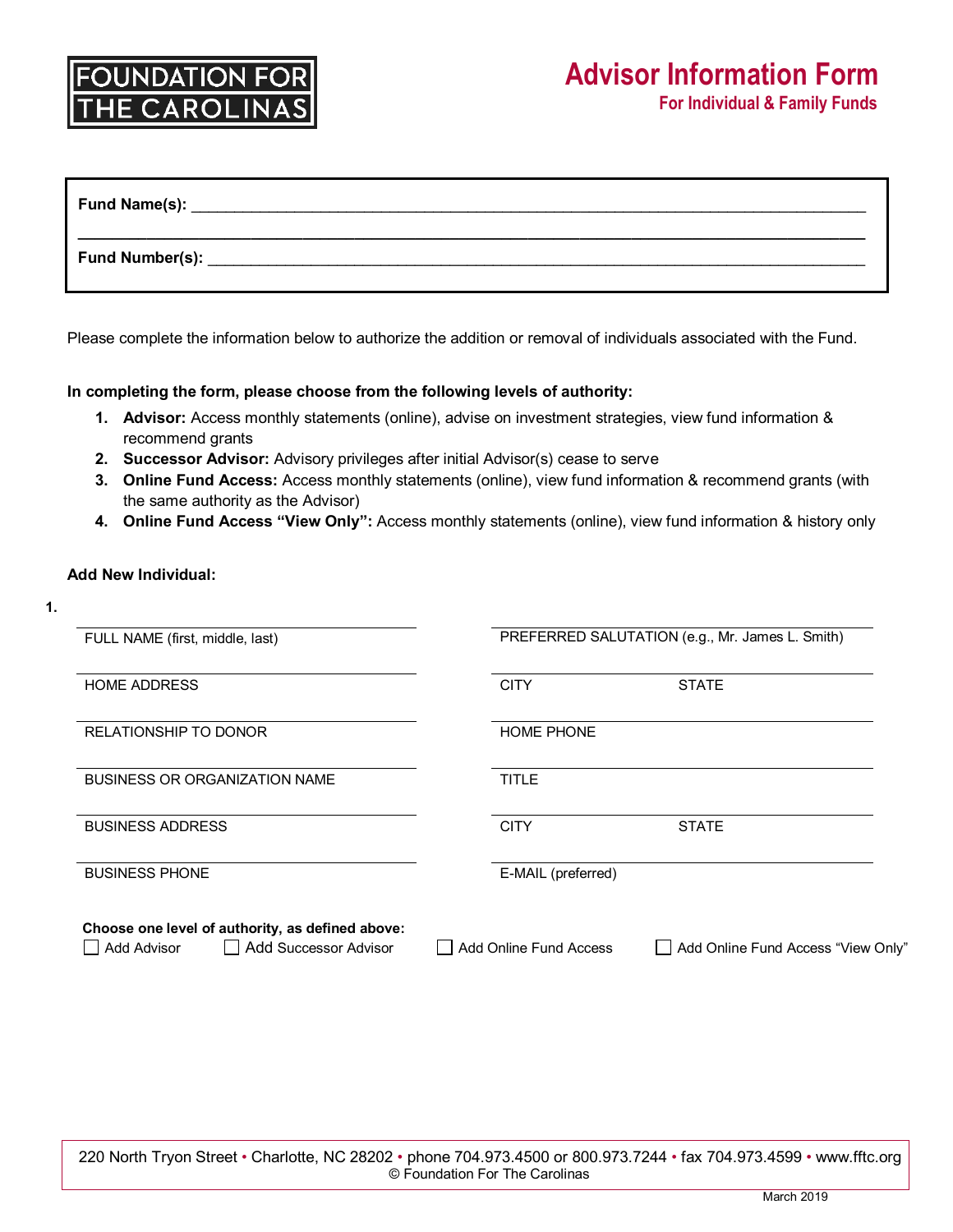# **Advisor Information Form**<br>For Individual & Family Funds

| 2. |                                                                                                        |  |                                                 |                                    |  |  |
|----|--------------------------------------------------------------------------------------------------------|--|-------------------------------------------------|------------------------------------|--|--|
|    | FULL NAME (first, middle, last)                                                                        |  | PREFERRED SALUTATION (e.g., Mr. James L. Smith) |                                    |  |  |
|    | <b>HOME ADDRESS</b>                                                                                    |  | <b>CITY</b>                                     | <b>STATE</b>                       |  |  |
|    | <b>RELATIONSHIP TO DONOR</b>                                                                           |  | <b>HOME PHONE</b>                               |                                    |  |  |
|    | <b>BUSINESS OR ORGANIZATION NAME</b>                                                                   |  | <b>TITLE</b>                                    |                                    |  |  |
|    | <b>BUSINESS ADDRESS</b>                                                                                |  | <b>CITY</b>                                     | <b>STATE</b>                       |  |  |
|    | <b>BUSINESS PHONE</b>                                                                                  |  | E-MAIL (preferred)                              |                                    |  |  |
|    | Choose one level of authority, as defined above:<br><b>Add Successor Advisor</b><br><b>Add Advisor</b> |  | <b>Add Online Fund Access</b>                   | Add Online Fund Access "View Only" |  |  |

**Remove Individual(s):**

FULL NAME (first, middle, last)

FULL NAME (first, middle, last)

FULL NAME (first, middle, last)